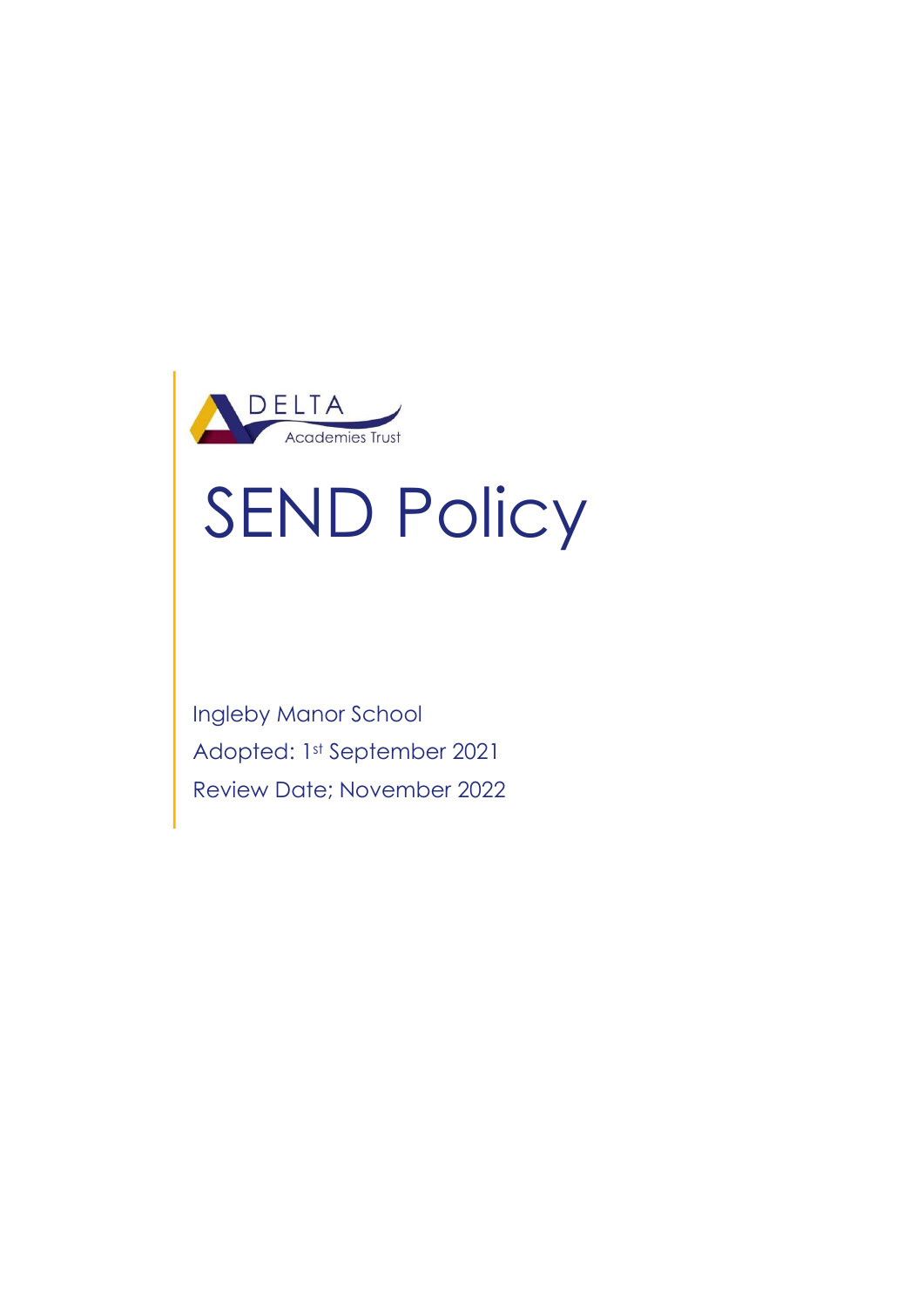# **CONTENTS**

| 4. |                                                                     |  |  |
|----|---------------------------------------------------------------------|--|--|
| 5. |                                                                     |  |  |
| 6. |                                                                     |  |  |
|    |                                                                     |  |  |
|    |                                                                     |  |  |
|    | 9. Access to the curriculum, information and associated services  8 |  |  |
|    |                                                                     |  |  |
|    |                                                                     |  |  |
|    |                                                                     |  |  |
|    |                                                                     |  |  |
|    |                                                                     |  |  |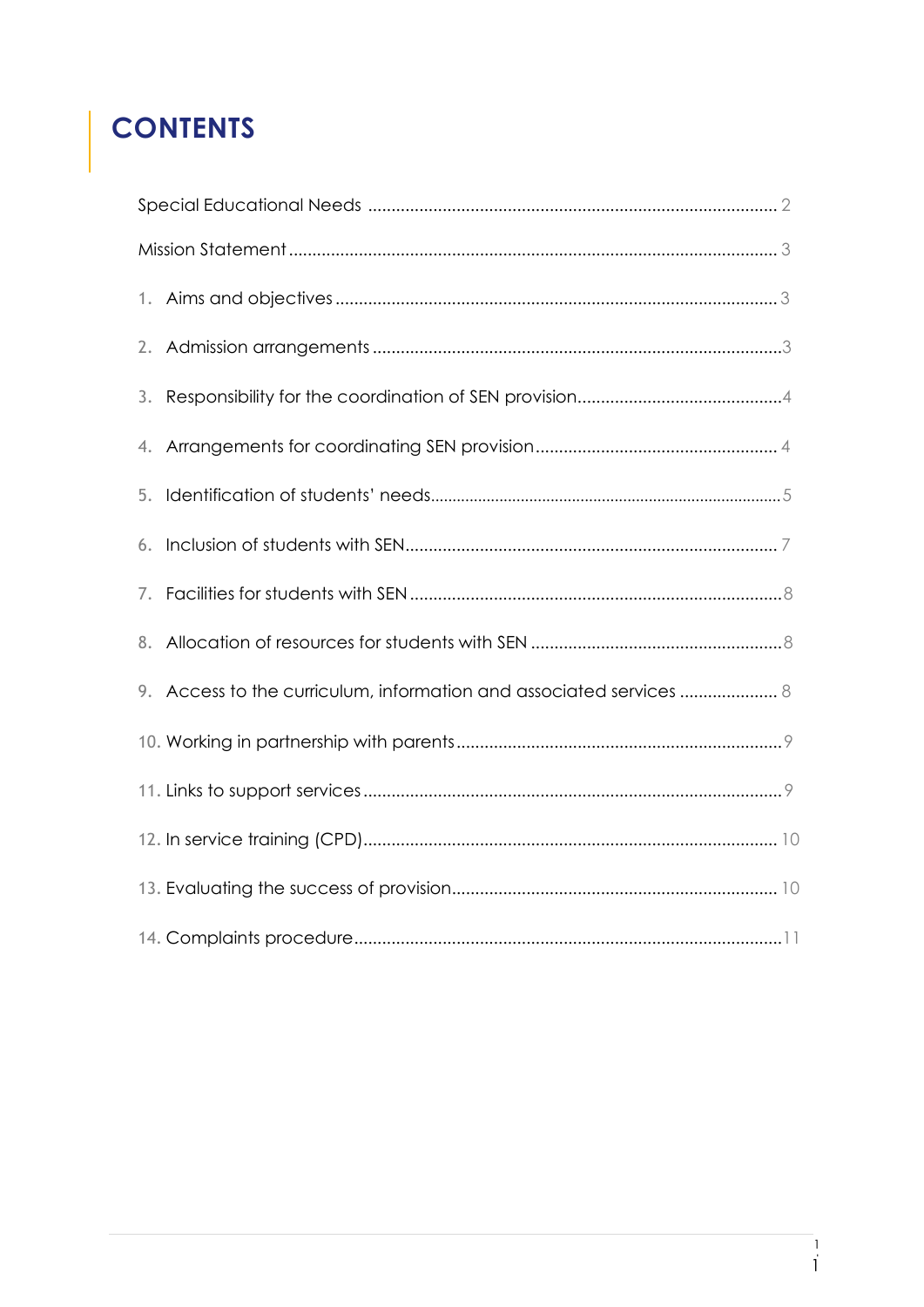# **SPECIAL EDUCATIONAL NEEDS**

#### **Definitions of special educational needs (SEN) taken from section 20 of the Children and Families Act 2014.**

A child or you person has SEN if they have a learning difficulty or disability which calls for special educational provision to be made for them. A child of compulsory school age or a young person has a learning difficulty or disability if they:

- a) have a significantly greater difficulty in learning than the majority of others of the same age; or
- b) have a disability which prevents or hinders them from making use of educational facilities of a kind generally provided for others of the same age in mainstream schools or mainstream post-16 institutions.

A child under compulsory school age has special educational needs if they fall within the definition at (a) or (b) above or would do so if special educational provision was not made for them.

Children must not be regarded as having a learning difficulty solely because the language or form of language of their home is different from the language in which they will be taught.

The coalition government is reforming the way in which provision and support is made for children and young people with special educational needs and/or disabilities in England. New legislation (The Children and Families Act 2014) enacted on the 13th March comes into force from the 1st September 2014. A new SEN Code of Practice also accompanies this legislation.

More details about the reforms and the SEN Code of Practice can be found on the Department for Education's website.

One significant change arising from the reforms is that Statements of Special Educational Needs, for those children with the most complex needs, have now been replaced with a new Education, Health and Care (EHC) Plan. An Education, Health and Care Plan Pathway are supporting these plans. You can view Stockton's SEND Local Offer on their website, by clicking this link: **Stockton Local Offer** 

The SEND Local Offer is a resource, which is designed to support children and young people with special educational needs and/or disabilities and their families. It describes the services and provision that are available both to those families in Stockton that have an Education, Health and Care Plan and those who do not have a plan, but still experience some form of special educational need. The SEND Local Offer includes information about public services across education, health and social care, as well as those provided by the private, voluntary and community sectors.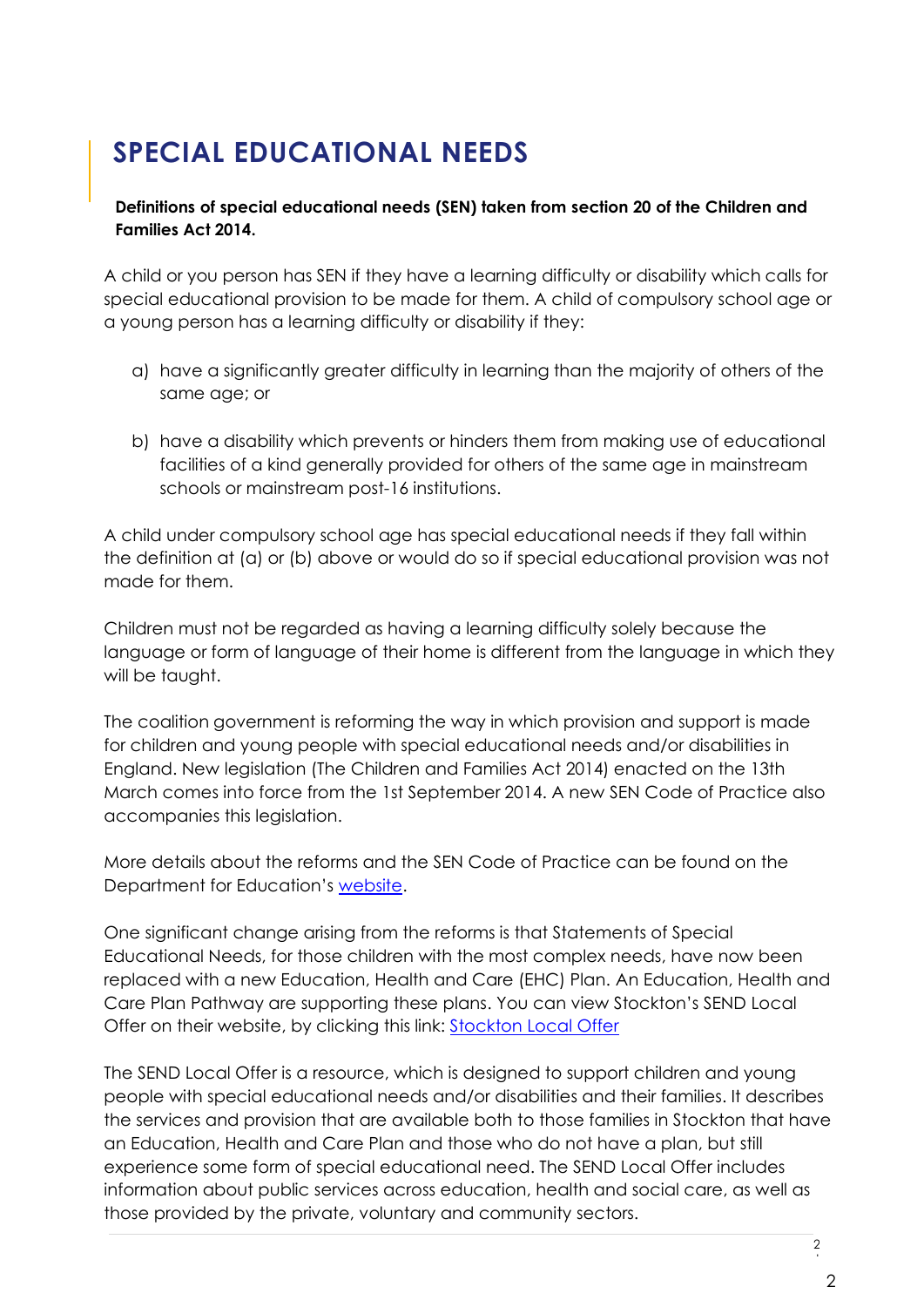## **MISSION STATEMENT**

Some children and young people need something additional to or different from what is provided for the majority of children; this is special educational provision. Special Educational Needs and Inclusion is always a priority at Ingleby Manor School. All staff and the Education Advisory Board are highly committed to inclusion and the principles outlined in this policy; working hard to ensure that provision is made for those who need it and that all children are given the opportunities to be the best they can be.

Whilst many factors contribute to the range of difficulties experienced by some children, we believe that much can be done to overcome them by parents, teachers and students working together. Our commitment to this is outlined in this policy.|

## **1.AIMS & OBJECTIVES**

P 3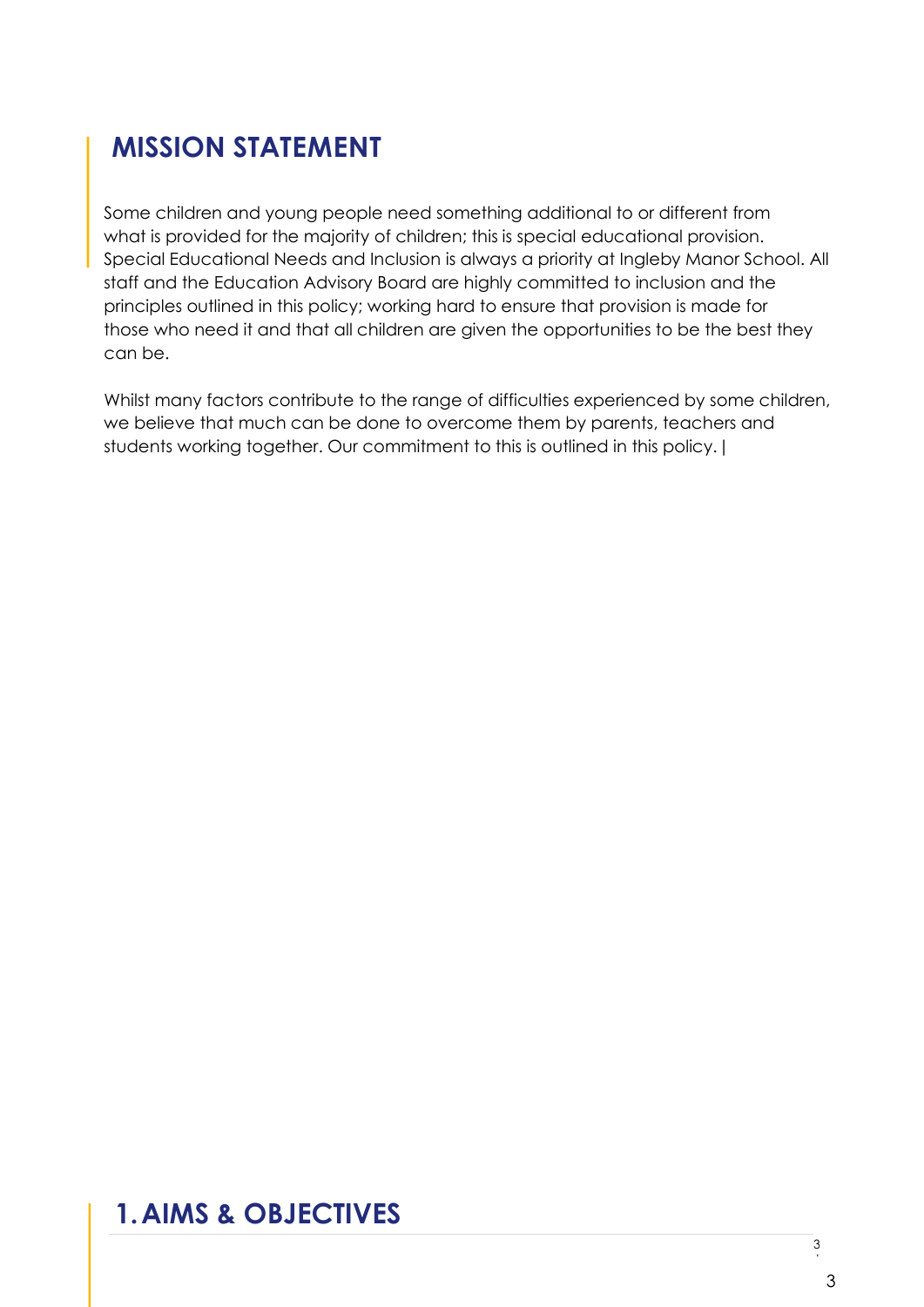#### **Aims**

We aim to provide every child with access to a broad and balanced education. This includes theNational Curriculum in line with the *Special Educational Needs Code of Practice*.

## **Objectives**

- Identify the needs of students with SEN as early as possible. This is most effectively done by gathering information from parents, education, health and care services prior to the child's entry into the school.
- Monitor the progress of all students in order to aid the identification of students with SEN. Continuous monitoring of those students with SEN by their teachers will help to ensure that they are able to reach their full potential.
- Make appropriate provision to overcome all barriers to learning and ensure students with SEN have full access to the National Curriculum. This will be co-ordinated by the SENCO and will be carefully monitored and regularly reviewed in order to ensure that individual targets are being met and all students' needs are catered for.
- Work with parents to gain a better understanding of their child, and involve them in all stages of their child's education. This includes supporting them in terms of understanding SEN procedures and practices, providing regular reports on their child's progress, and providing information on the provisions for students within the school as a whole, and the effectiveness of the SEN policy and the school's SEN work.
- Work with and in support of outside agencies when the school alone cannot meet the students' needs.
- Create a school environment where students feel safe to voice their opinions of their own needs. This may mean providing regular one to one meetings between students and the SENCO and will be made easier by carefully monitoring the progress of all students. Student participation is a right. This will be reflected in decision-making but also encouraged through wider opportunities for participation in school life [e.g. membership of the School Council].

## **2.ADMISSIONS ARRANGEMENTS**

The admission arrangements for all students are in accordance with national legislation, |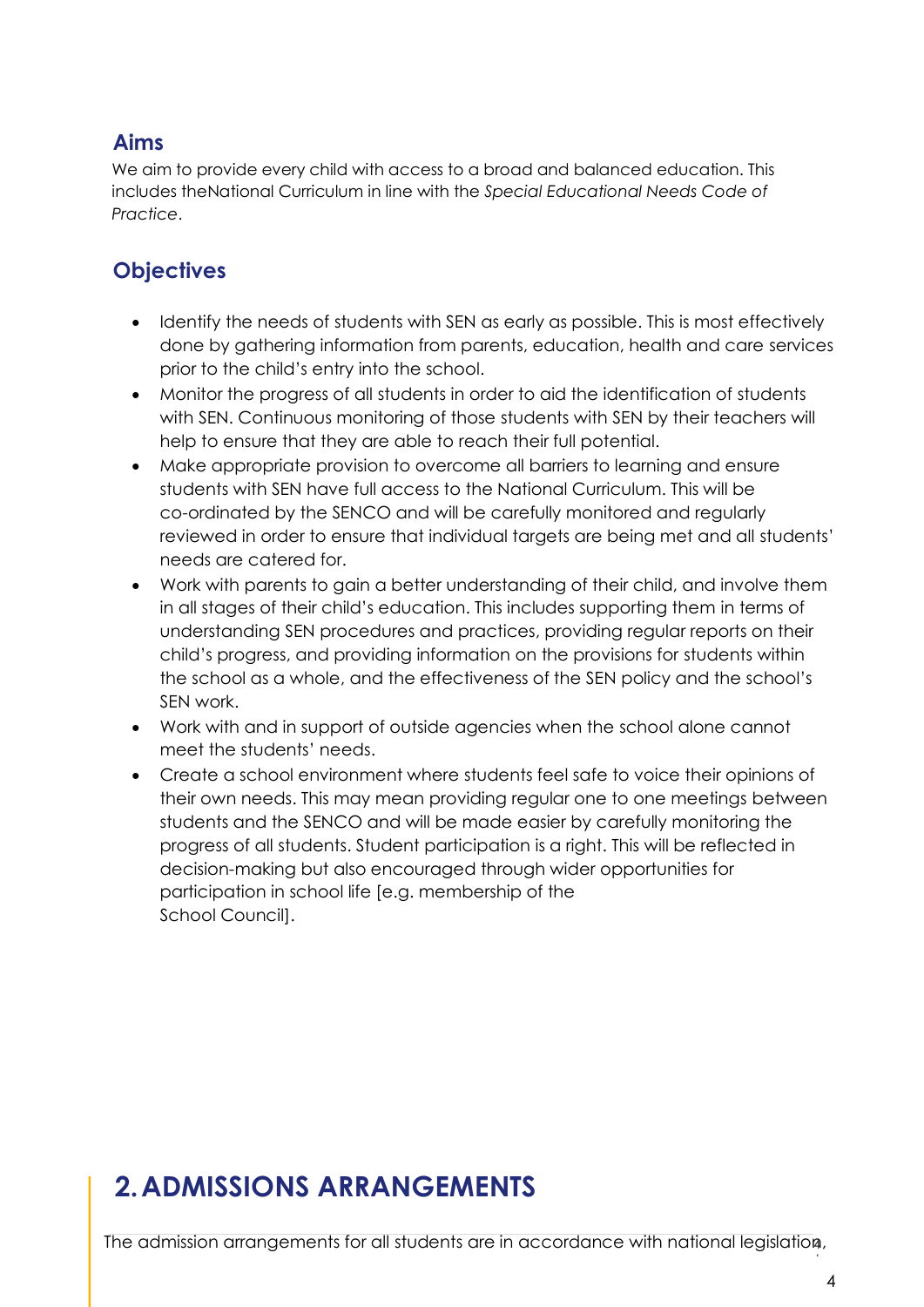including the Equality Act 2010. This includes children with any level of SEN; those with Education, Health and Care Plans and those without.

Information about school's admissions policy can be found in the school prospectus and on the school website.

The SENCO will co-ordinate and oversee transition into different educational settings and ensurethat the provision is appropriate to children's individual needs. The SENCO will ensure liaison between staff members and SEN teams within school to ensure that the provision is individualised where needed.

This may include;

- Transition planning meeting with staff from the current school, future placement and parents
- Additional visits
- Personalised transition plan
- Sharing of information

## **3.RESPONSIBILITY FOR THE COORDINATION OF SEND PROVISION**

- The person responsible for overseeing and co-ordinating the day to day provision of education for students with SEND is the SENCO: Mrs Louise Arnold
- Consultant SENCO: Mrs Sarah Gill

The schools Education Advisory Board have a responsibility to ensure provision for students with SEND is made in line with statutory requirements, as outlined in the SEN Code of Practice 2014.

Our named SEND governor is: Michelle Averell

## **4.ARRANGEMENTS FOR COORDINATING SEND PROVISION**

The SENCO will hold details of all provision maps, educational support plans and other

5 |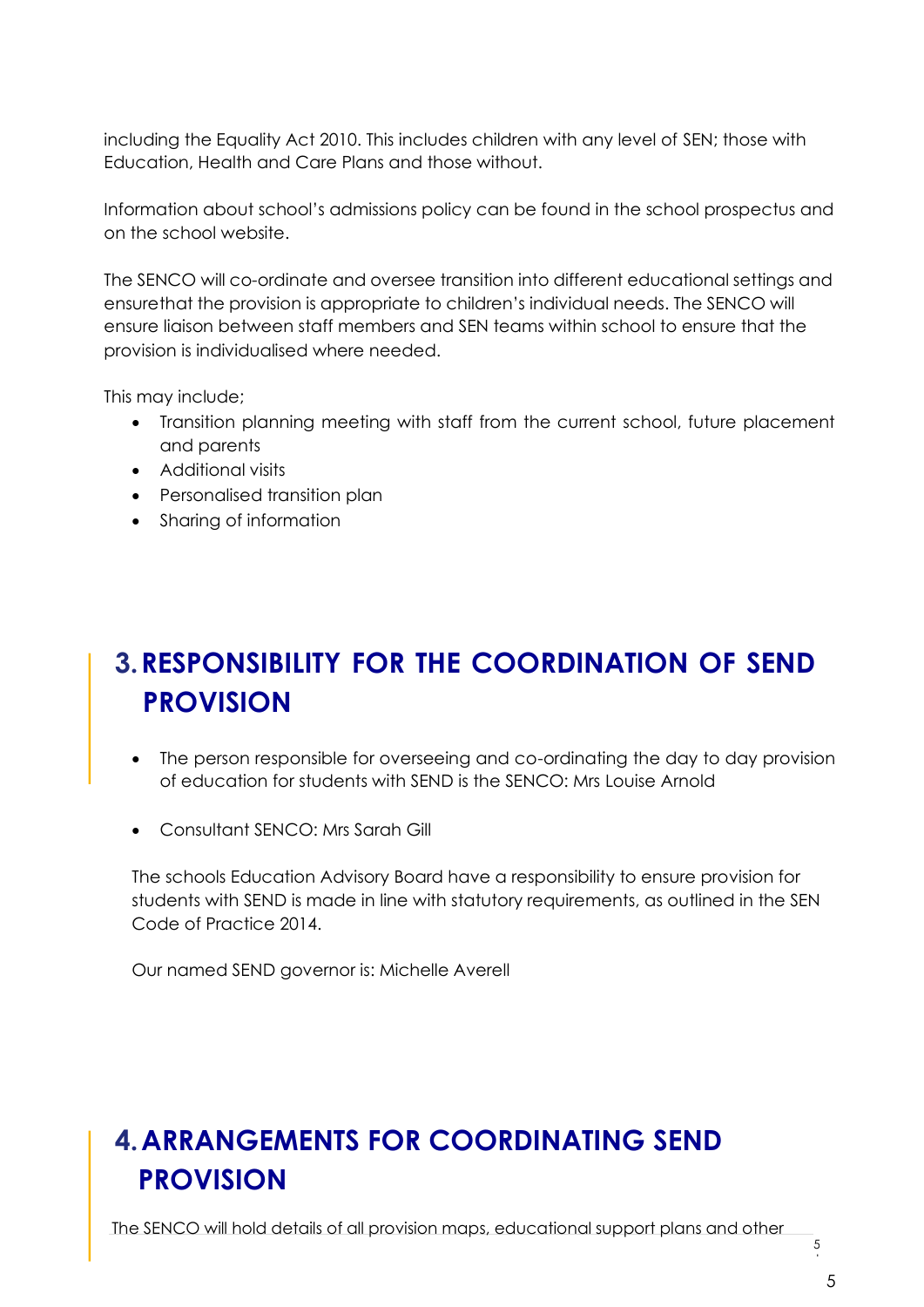specific SENdocumentation for individual students.

#### **All staff can access:**

- Ingleby Manor School SEND Policy;
- A copy of the full SEN Register and data systems used for tracking this cohort;
- Guidance on the identification of Special Educational Needs in the Code of Practice (2014)
- Information on individual students' special educational needs, including targets set and copies of their One Page Profiles with targets set/outcome monitoring.
- Practical advice, teaching strategies, and information about types of special educational needs and disabilities
- Information on SIMS on individual students and their special needs and requirements
- Information on current legislation and SEND provision
- Information available through Stockton's SEND Local Offer

This information is made accessible to all staff and parents in order to aid the effective co- ordination of the school's SEND provision. In this way, every staff member will have complete and up-to-date information about all students with special needs and their requirements, which will enable them to provide for the individual needs of all students

## **5.IDENTIFICATION OF STUDENTS' NEEDS**

#### **Identification**

See definition of Special Educational Needs at start of policy

#### **A graduated approach:**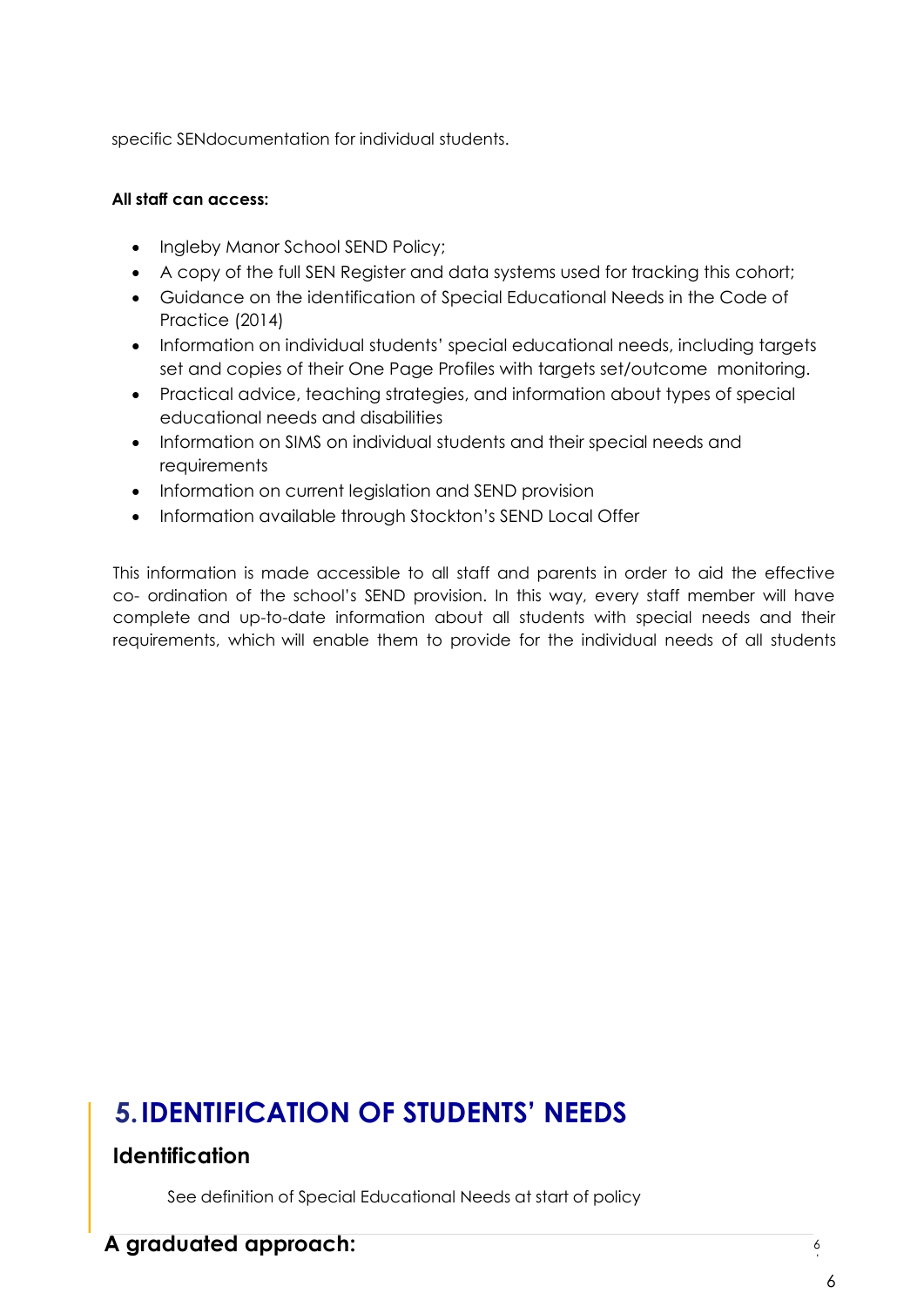## **Quality First Teaching**

- a) Any students who are falling significantly outside of the range of expected academic achievement in line with predicted performance indicators and grade boundaries will be monitored.
- b) Once a student has been identified as possibly having SEND they will be closely monitored by staff in order to gauge their level of learning and possible difficulties.
- c) The child's class teacher will take steps to provide differentiated learning opportunities that will aid the student's academic progression and enable the teacher to better understand the provision and teaching style that needs to be applied.
- d) The SENCO will be consulted as needed for support and advice and may wish to observe the student in class.
- e) Through (b) and (d) it can be determined which level of provision the child will need going forward.
- f) If a student has recently been removed from the SEN list they may also fall into this category as continued monitoring will be necessary.
- g) Parents will be informed fully of every stage of their child's development and the circumstances under which they are being monitored. They are encouraged to share information and knowledge with the school.
- h) The child is formally recorded by the school as being under observation due to concern by parent or teacher, but this does not place the child on the school's SEN register. Parents are given this information. It is recorded by the school as an aid to further progression and for future reference.
- i) Student progress meetings are used to monitor and assess the progress being made by the child. The frequency of these meetings is dependent on the individual child's needs and progress being made.

#### **SEN Support**

Where it is determined that a student does have SEND, parents will be formally advised of this and the decision will be added to the student's school record. The aim of formally identifying a student with SEND is to help school ensure that effective provision is put in place and so remove barriers to learning. The support provided consists of a four – part process:

7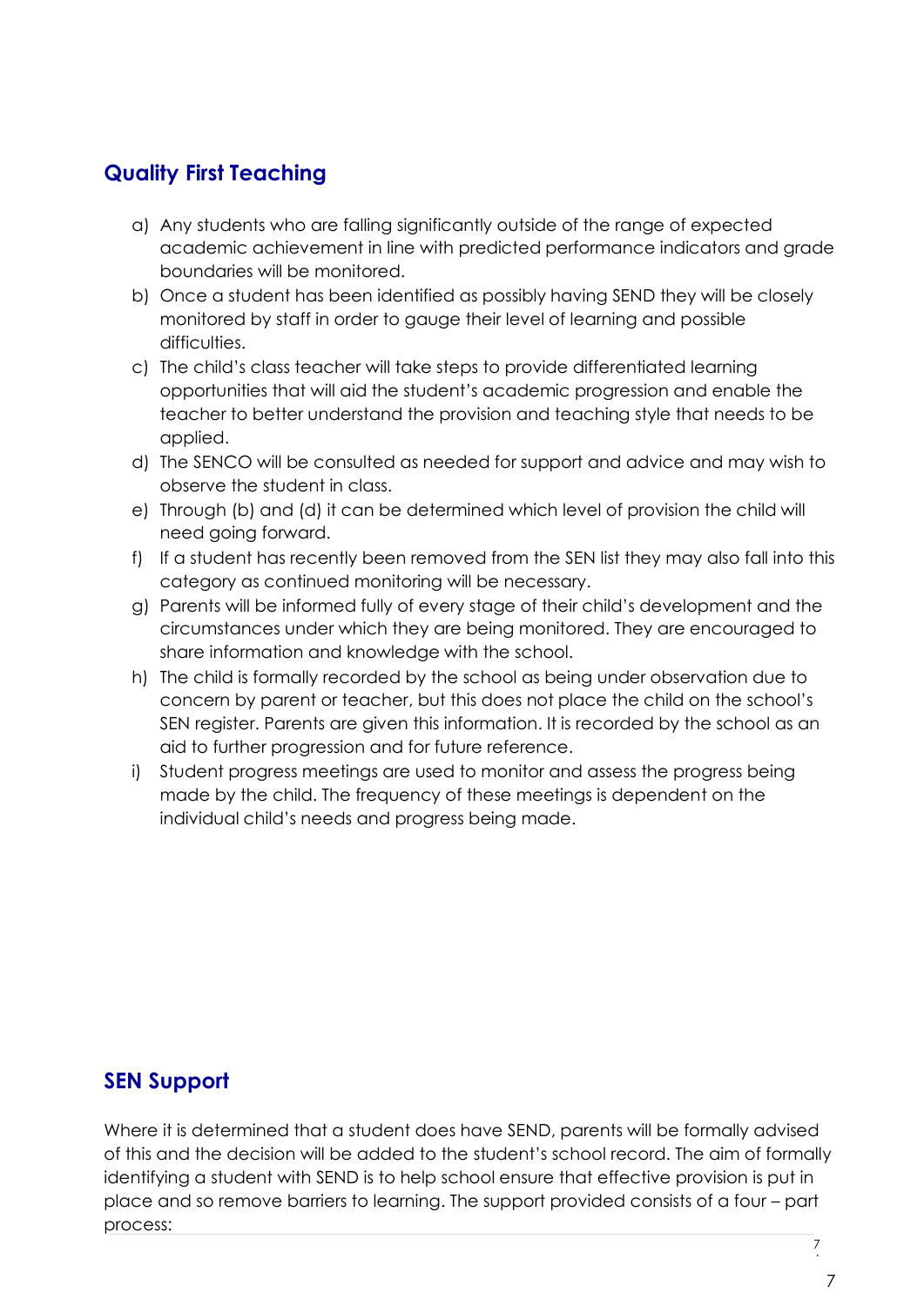- Assess
- Plan
- Do
- Review

This is an ongoing cycle to enable the provision to be refined and revised as the understanding of the needs of the student grows. This cycle enables the identification of those interventions, which are the most effective in supporting the student to achieve good progress and outcomes.

#### **Assess**

This involves clearly analysing the student's needs using 8tandardized assessments, the class teacher's assessment and experience of working with the student, details of previous progress and attainment, comparisons with peers and national data, as well as the views and experience of parents. The student's views and where relevant, advice from external support services will also be considered. Any parental concerns will be noted and compared with the school's information and assessment data on how the student is progressing

This analysis will require regular review to ensure that support and intervention is matched to need, that barriers to learning are clearly identified and being overcome and that the interventions being used are developing and evolving as required. Where external support staff are already involved, their work will help inform the assessment of need. Where they are not involved they may be contacted, if this is felt to be appropriate, following discussion and agreement from parents.

#### **Plan**

Planning will involve consultation between the teacher, SENCO, support staff, parents and students (where appropriate) to agree the adjustments, interventions and support that are required; the impact on progress, development and or behaviour that is expected and a clear date for review. Parental involvement may be sought, where appropriate, to reinforce or contribute to progress at home.

All those working with the student, including support staff will be informed of their individual needs, the support that is being provided, any particular teaching strategies/approaches that are being employed and the outcomes that are being sought.

#### **Do**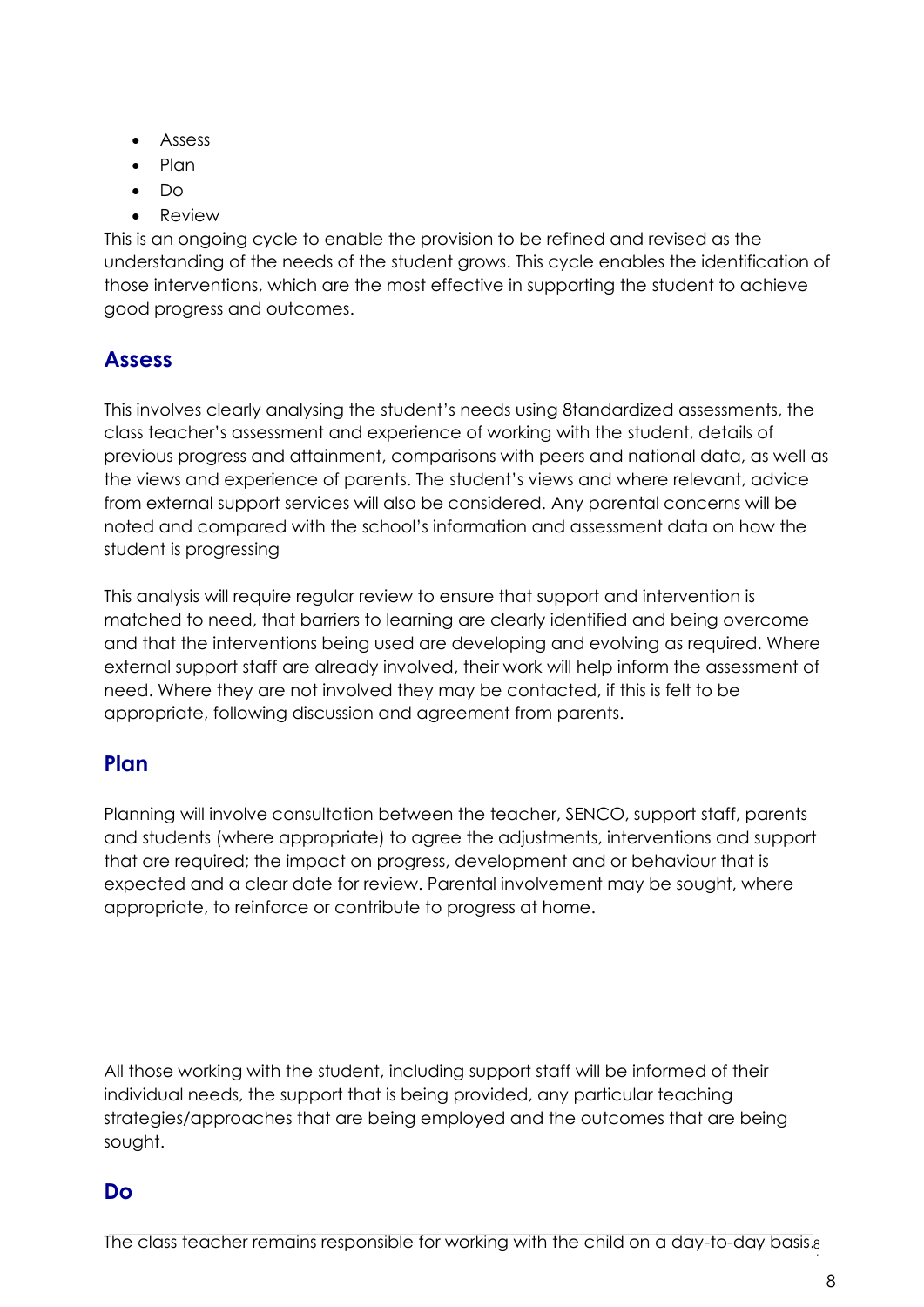They will retain responsibility even where the interventions may involve group or one-toone teaching away from the main class teacher. They will work closely with teaching assistants and /or relevant specialist staff to plan and assess the impact of support and interventions and links with classroom teaching. Support with further assessment of the student's strengths and weaknesses, problem solving and advising of the implementation of effective support will be provided by the SENCO.

#### **Review**

Reviews will be undertaken in line with agreed dates. The review process will evaluate the impact and quality of the support and interventions. It will also take account of the views of the student and their parents. The SENCO will revise the support and outcomes based on the student's progress and development making any necessary amendments going forward, in consultation with parents and the student.

Parents will be provided with clear information about the impact of support to enable them to be involved in planning the next steps.

## **Referral for an Education, Health and Care Plan**

If a child has lifelong or significant difficulties they may undergo a Statutory Assessment Process, which is usually requested by the school but can be requested by a parent. This will occur where the complexity of need or a lack of clarity around the needs of the child are such that a multi- agency approach to assessing that need, to planning provision and identifying resources, is required.

The decision to make a referral for a statement will be taken at a progress review.

The application for an Education, Health and Care Plans will combine information from a variety of sources including:

- Parents
- Teachers
- SENCO
- Social Care
- Health professionals

Information will be gathered relating to the current provision provided, action points that have been taken, and the preliminary outcomes of targets set. A decision will be made by a group of people from education, health and social care about whether or the child is eligible for an EHC Plan. Parents have the right to appeal against a decision not to initiate a statutory assessment leading to an EHC Plan.

Further information about EHC Plans can found via the SEND Local Offer: https://www.stocktoninformationdirectory.org/kb5/stockton/directory/localoffer.page?l ocalofferchannel=5&localofferagebands=3

or by speaking to an Education, Health and Care Plan Team on: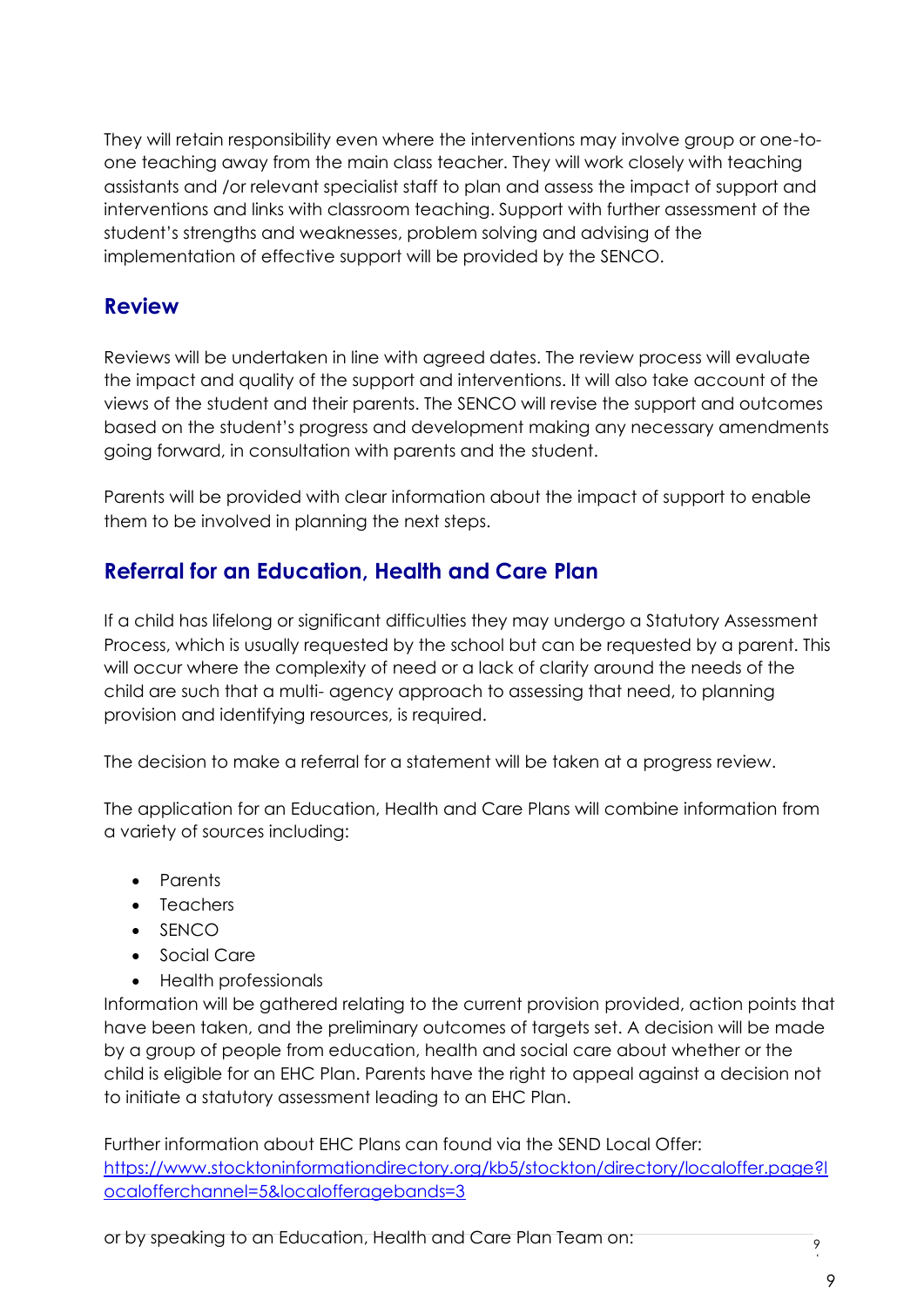#### **01642 528 526**

or by contacting the Special Educational Needs & Disability Information Advice & Support Service on:

#### **01642 527 158 / SENDIASS@stockton.gov.uk**

#### **Education, Health and Care Plans [EHC Plan]**

Following Statutory Assessment, Stockton County Council will provide an EHC Plan, if it is decided that the child's needs are not being met by the support that is ordinarily available. The school and the child's parents will be involved developing and producing the plan.

Parents have the right to appeal against the content of the EHC Plan. They may also appeal against the school named in the Plan if it differs from their preferred choice.

Once the EHC Plan has been completed and agreed, it will be kept as part of the student's formal record and reviewed at least annually by staff, parents and the student. The annual review enables provision for the student to be evaluated and, where appropriate, for changes to be put in place, for example, reducing or increasing levels of support.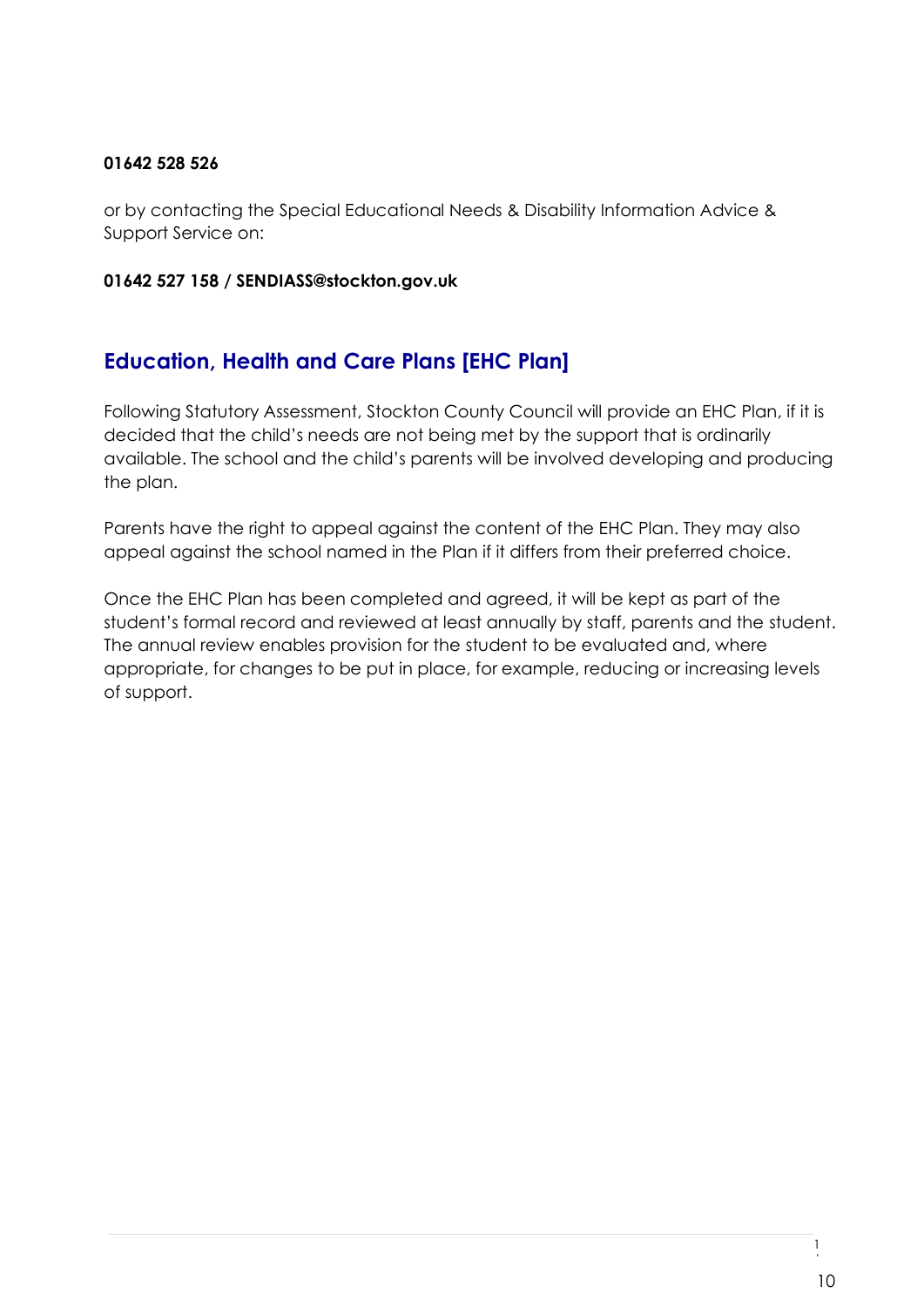## **6. INCLUSION OF STUDENTS WITH SEND**

This information can change throughout the year, due to changing numbers of children and staff and identification of new children with SEND.

Ingleby Manor School has 99 students registered on the SEN Register.

Ingleby Manor has a team of staff who specialise in SEND provision and support.

We are committed to whole school inclusion. For more information on our provision for inclusion see section 9.

The Vice Principal oversees the school's policy for inclusion and is responsible for ensuring that it is implemented effectively throughout the school.

The school curriculum is regularly reviewed by Senior Leaders to ensure that it promotes the inclusion of all students. This includes learning outside the classroom.

The school will seek advice, as appropriate, around individual students, from external support services through the termly 'Inclusion meetings', Multi-Agency Safeguarding Hub and any others that are relevant e.g. SBAPs.

## **7. FACILITIES FOR STUDENTS WITH SEND**

The school has a range of facilities for students with SEN in place. These are:

- 1. Specific areas for SEN students to access an alternative space during social times.
- 2. Specific designated SEN area within school for students to access temporary personalised learning programmes / interventions.
- 3. Dedicated areas in school for specific education, social and emotional interventions, where there are appropriate resources for students needing support in these areas.

If a situation arises where specialist equipment is needed, then advice would be sought from specialist services such as PDSS.

## **8. ALLOCATION OF RESOURCES FOR STUDENTS WITH**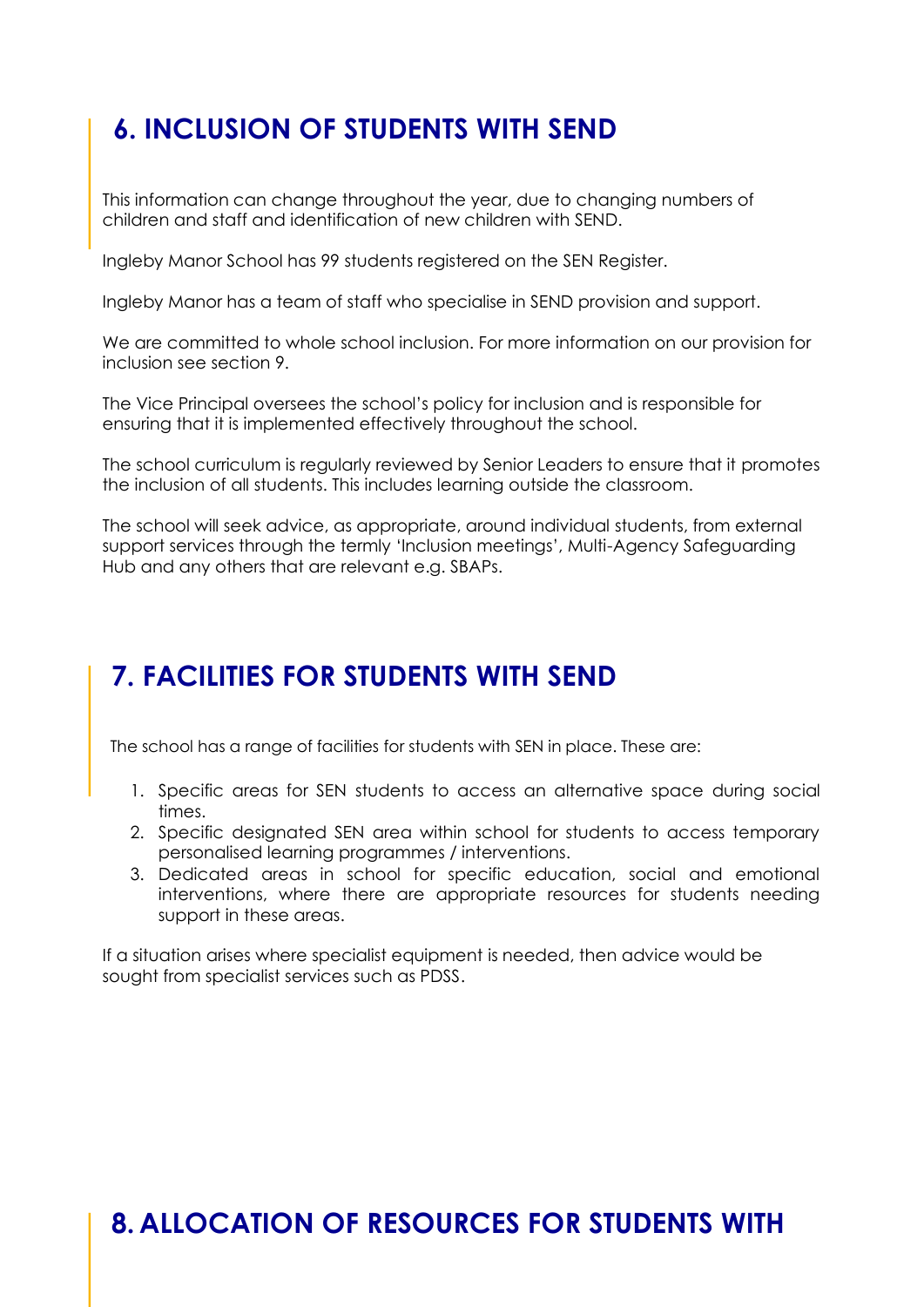## **SEND**

All students with SEN will have access to Element 1 and 2 of a school's budget. Some students with SEN may access additional funding. For those with the most complex needs, additional funding is retained by the local authority. The key worker will refer individual applications to a multi-agency panel, which is administered by the Local Authority, who will determine whether the level and complexity of need meets the threshold for this funding. The decision to apply for additional funding is made by the SENCO in collaboration with the Head teacher.

## **9. ACCESS TO THE CURICULUM, INFORMATION AND ASSOCIATED SERVICES**

Students with SEN will be given access to the curriculum through the specialist SEN provision provided by the school as is necessary, as far as possible, in line with the wishes of their parents and the needs of the individual.

Every effort will be made to educate students with SEN alongside their peers in a mainstream classroom setting. Where this is not possible, the SENCO will consult with the child's parents for other flexible arrangements to be made.

The role of the SENCo includes:

- Keeping staff fully informed of the special educational needs of any students in their charge including sharing progress reports, medical reports and teacher feedback.
- Providing regular training and learning opportunities for staff in all departments on the subject of SEND and SEND teaching. School staff should be up to date with teaching methods, which will aid the progress of all students including those with SEND.
- Making use of all class facilities and space.
- Using in-class provisions and support effectively to ensure that the curriculum is differentiated where necessary.
- Making sure that individual or group tuition is available where it is felt that students would benefit from this provision.
- Any decision to provide group teaching outside the classroom will involve the SENCO in providing a rationale and focus on flexible teaching. Parents will be made aware of any circumstances in which changes have been made.
- Setting appropriate individual targets that motivate students to do their best, and celebrating achievements at all levels.
- Recording and maintaining a whole school provision map summarising a wide range of additional provision, above and beyond Quality First Teaching,

# **10. WORKING IN PARTNERSHIP WITH PARENTS & CARERS**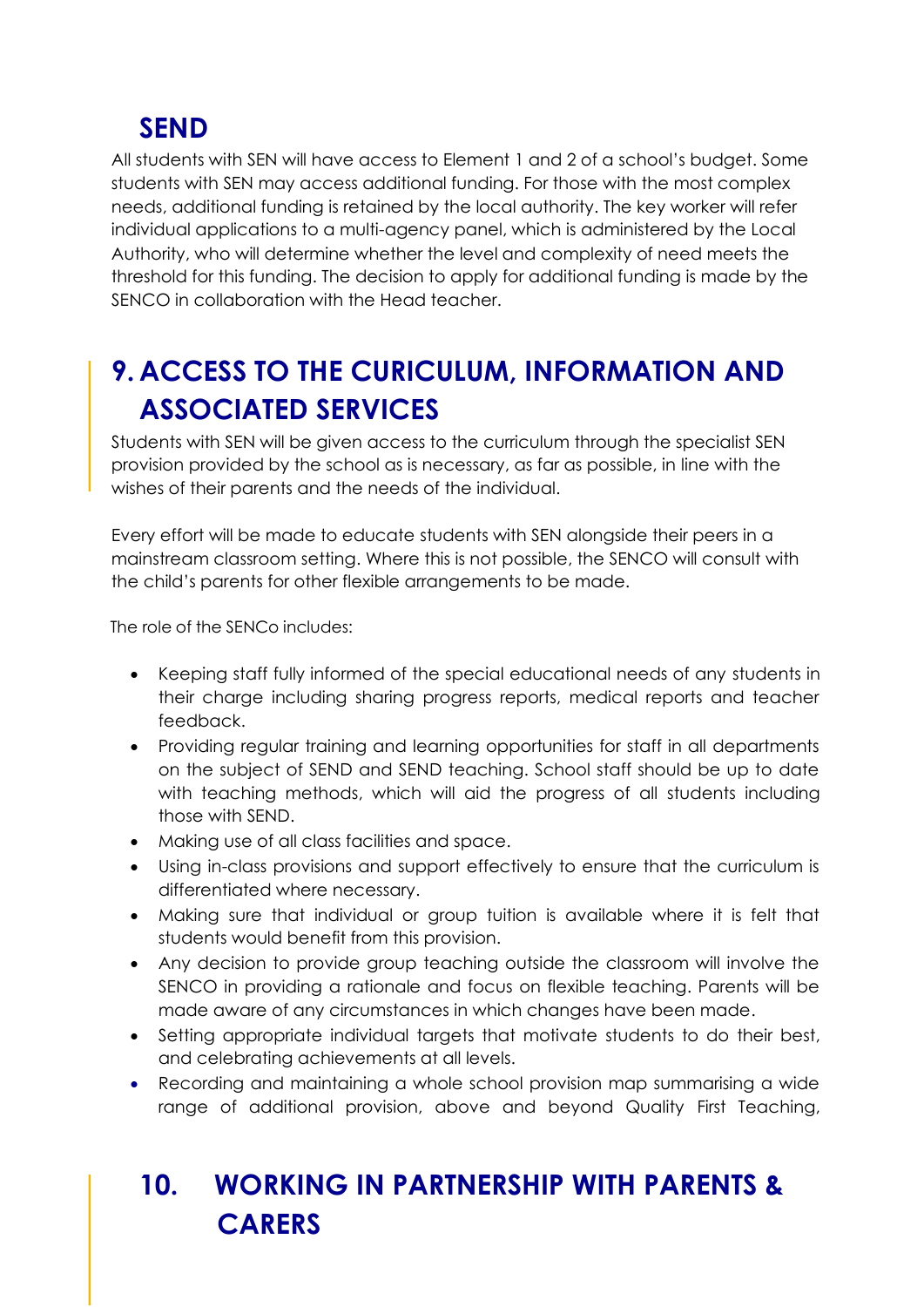Ingleby Manor School believes that a close working relationship with parents is vital in order to ensure:

- a) early and accurate identification and assessment of SEN leading to the correct intervention and provision
- b) continuing social and academic progress of children with SEND
- c) personal and academic targets are set and met effectively

Parents are kept up to date with their child's progress through progress reports, parent's evenings, provision reviews, review meetings and annual reports.

In cases where more frequent regular contact with parents is necessary, this will be arranged based on the individual student's needs.

If an assessment or referral indicates that a student has additional learning needs the parents and the student will always be consulted with regards to future provision. Parents are invited to attend meetings with external agencies regarding their child, and are kept up to date and consulted on any points of action drawn up in regards to the provision for their child.

## **11. LINKS TO SUPPORT SERVICES**

The school continues to build strong working relationships and links with external support services in order to fully support our SEN students and aid school inclusion.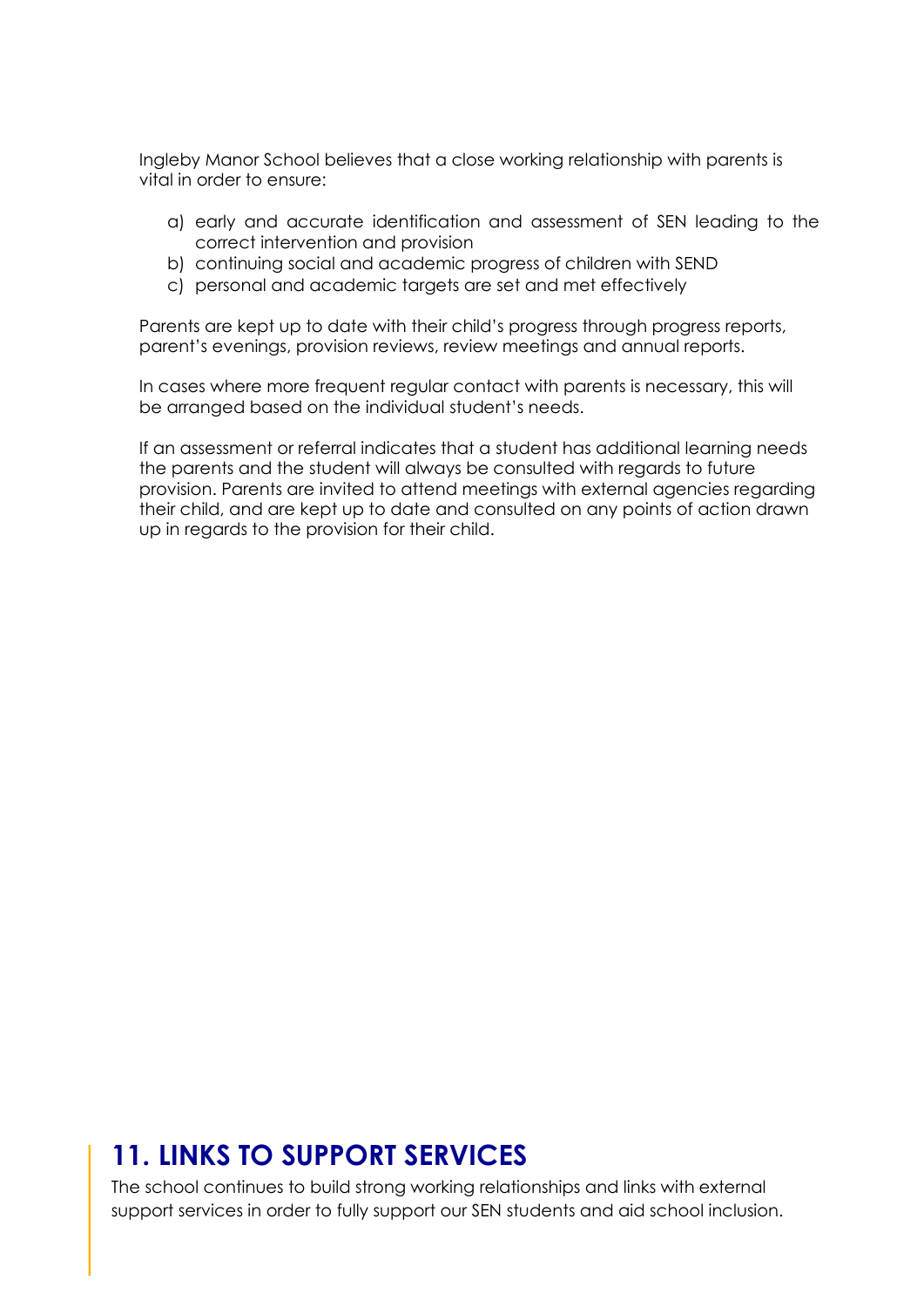Sharing knowledge and information with our support services is key to the effective and successful SEN provision within our school. Any one of the support services may raise concerns about a student. This will then be brought to the attention of the class teacher or the SENCO who will then inform the child's parents.

The following services will be involved as and when is necessary:

- EP (Educational Psychologist)
- Targeted Support
- CAMHS (Child and Adult Mental Health Services)
- Occupational Therapist
- School Nurse
- Hearing and Visual Impairment Support services
- Education Welfare Service
- Social Services
- Autism Outreach Service [AOT]
- Daisy Chain
- Speech and Language Team [SLCN]
- Stockton Local Authority Special Educational Needs Team
- Additional services/professionals can be contacted to support individual needs

In cases where a child is under observation or a cause for concern, focused meetings will bearranged with the appropriate agency and parents will be informed.

## **12. IN SERVICE TRAINING (CPD)**

- We aim to keep all school staff up to date with relevant training and developments in teaching practice in relation to the needs of students with SEN.
- The SENCo attends relevant SEND courses, Family SEN meetings and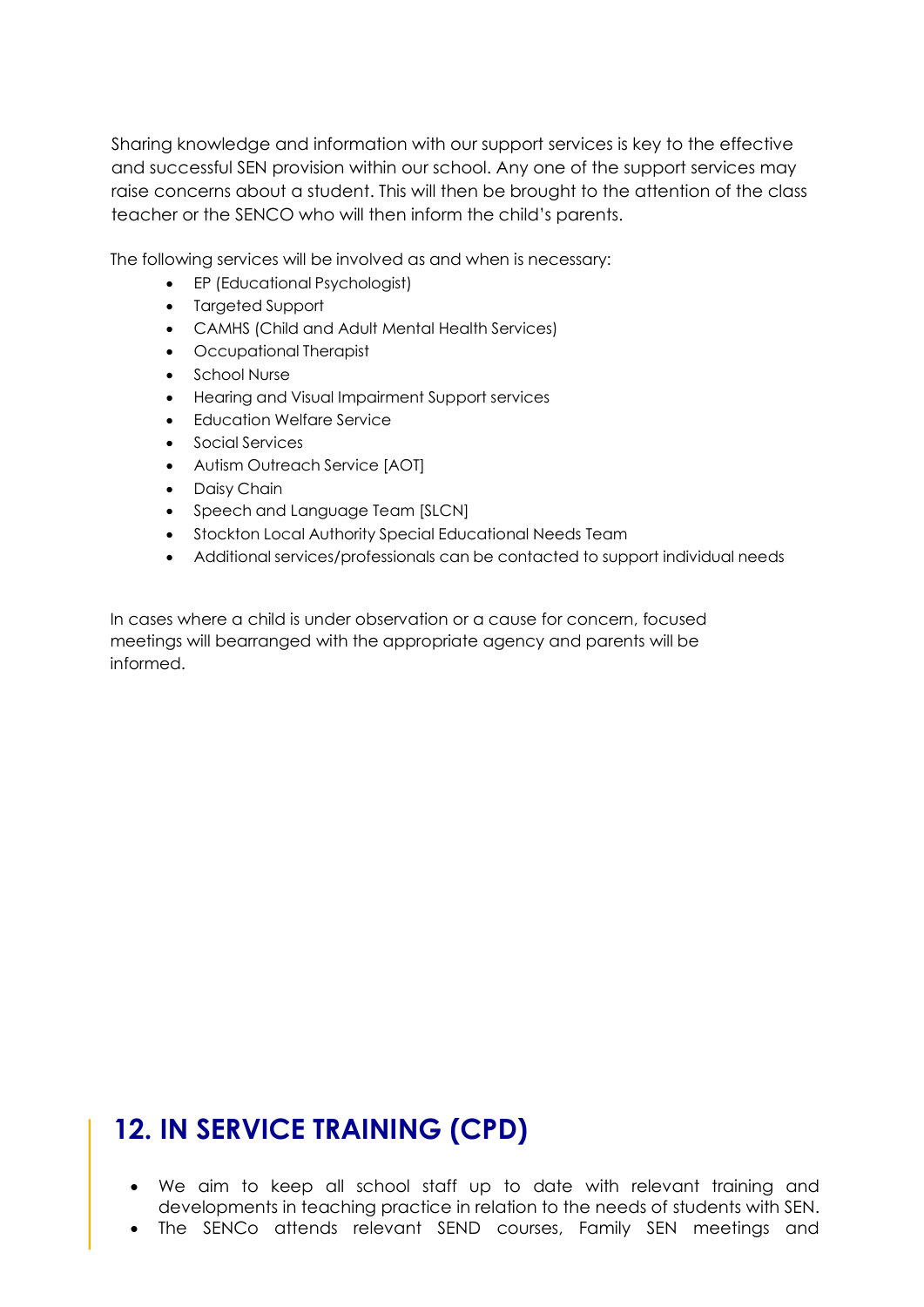facilitates/signposts relevant SEND focused external training opportunities for all staff.

- We recognise the need to train all our staff on SEND issues. The SENCO, with the senior leadership team, ensures that training opportunities are matched to school development priorities and those identified through the use of provision management (see Section 5).
- Training can be made available for whole staff or specific groups, such as; governors, midday staff, support staff. This can be accessed through the Local Authority, the academy chain or through in- house training.
- The school is a member of DELTA Academies Trust. This enables the schools to build a bank of joint resources and to share advice, training and development activities and expertise.

## **13. EVALUATING THE SUCCESS OF PROVISION**

In order to make consistent continuous progress in relation to SEN provision the school encourages feedback from staff, parents and students throughout the year. This may be through:

- Data analysis
- Discussions at parents meetings
- Review meetings with the child and any other professionals working with the child
- Appraisal meetings with teachers and support staff

Student progress will be monitored on a termly basis in line with the SEN Code of Practice.

*There is an* annual formal *evaluation of the effectiveness of the school SEND provision and policy. The evaluation is carried out by the SENCo, Assistant Principal and SEN governor. Information is gathered from different sources such as child and parent surveys/ teacher and staff surveys/parents evenings/ consultation evening/ feedback forms/school forums. This will be collated and published by the EAB on an annual basis in accordance with section 69 of the Childrenand Families Act 2014.*

Evidence collected will help inform school development and improvement planning.

## **14. COMPLAINTS PROCEDURE**

If a parent or carer has any concerns or complaints regarding the care or welfare of their child, an appointment can be made by them to speak to the Vice Principal, who will be able to advise onformal procedures for complaint.